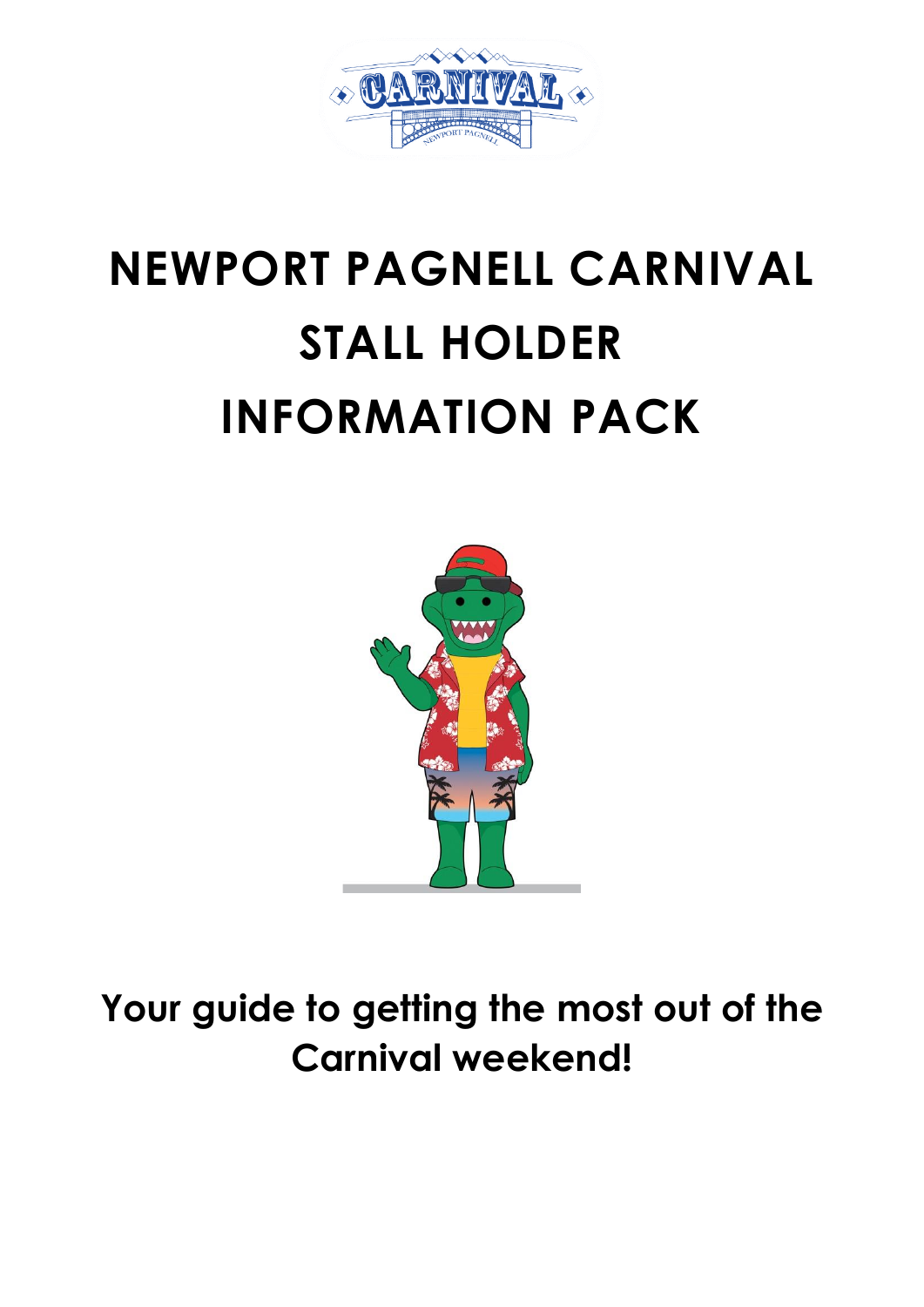

# **Introduction**

Thank you for taking an interest in booking a stall at the Newport Pagnell Carnival 2022. The Carnival is an annual community event that sees thousands of people gather together for a weekend full of fun, entertainment and community spirit.

We want you to get the most out of your time at the Carnival and so have put together this information pack to make that happen.

If there is anything not covered by the pack, you have any questions or any suggestions, please contact us at stalls@newportpagnellcarnival.com.

Thank you for supporting the carnival and enjoy!

*The Carnival Committee*

# **The Committee**

The Carnival Committee is run by a group of volunteers, in their spare time and around their fulltime work and commitments. When contacting members of the committee please be patient and bear this in mind – we will respond to all queries as soon as we possibly can. The preference would be to contact via email or Facebook where possible so that we can manage replies around work.

# **Important Dates**

| 17th June 2022             | Deadline for stall applications             |
|----------------------------|---------------------------------------------|
| 24 <sup>th</sup> June 2022 | Stall numbers and arrival times emailed out |
| $2nd$ July 2022            | Carnival Saturday                           |
| 3rd July 2022              | Carnival Sunday                             |

#### **What happens now?**

Once you have submitted your stall application you might think that things have gone a bit quiet. Don't worry, we are busy working away in the background. You won't hear from us until we confirm your stall number and arrival time via email, approximately one week before the carnival. If you have any questions to ask beforehand please do get in touch (contact details on the last page) – but otherwise enjoy the quiet whilst you can!

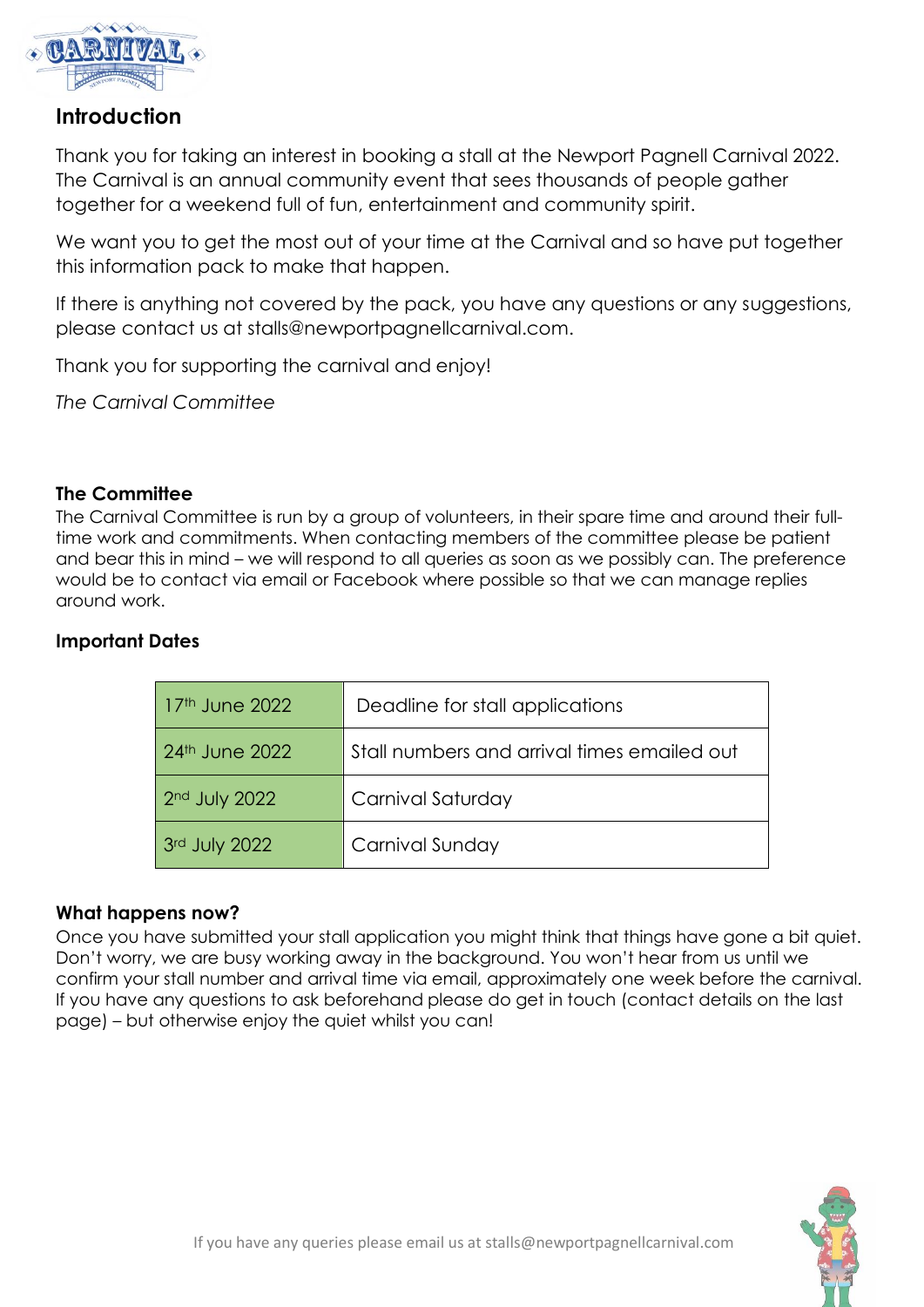

### **Planning your Stall**

You might already know what you are doing on your stall or you might be after some inspiration. Newport Pagnell Carnival attracts a wide variety of stalls, from your usual tombola and lucky dips, to stalls selling makeup, crafts, win a Mini and even dog food.

The sale of food and / or drink is not permitted under the general stalls – this must be declared and booked separately via food@newportpagnellcarnival.com. This is because separate licencing, spacing and regulations are required. If you have booked a general stall but intend to sell food and or drink please contact stalls@newportpagnellcarnival.com immediately. Anyone selling food / drink without prior permission will be removed from the field.

# **Equipment**

One stall space is 3 metres by 3 metres, however larger plots can be purchased with prior agreement. The Carnival Committee cannot provide any equipment.

Most stall holders would recommend coming armed with the following:

- o Gazebo and pegs
- o Weights
- o Table
- o Tablecloth
- o Bin bags
- o Chairs

*NB Generators of any kind are not permitted.*

Please remember that all of your equipment must fit within the allocated space. We try our very best to spread stalls out, but space is limited on the field.

# **Spreading the Word**

We work hard to publicise the carnival as much as possible in order to attract big numbers, but we can always do with a helping hand. Please follow us on Facebook and Twitter, visit our website and look out for us in local magazines and news publications and share, share, share!

www.newportpagnellcarnival.com facebook.com/newportpagnellcarnival #NPCarnival

If you are particularly excited, have a unique stall or had a wonderful time please do contact us as we may be interested in including you in one of our blogs and/or social media posts! Contact us at pr@newportpagnellcarnival.com.

#### **The Night Before**

We know it's a little hard to sleep the night before the carnival but it's important to get a good night's sleep because both Saturday and Sunday are long days! Do a double check that you have all of your equipment, that your alarm is set to the right time and then get some shut eye!

# **On the Day**

#### **Finding Us**

The carnival takes place on Riverside Meadow in Newport Pagnell. Stall holders must enter via Dove Close - Pop MK16 9DA into your satnav and it should bring you right to Dove Close.

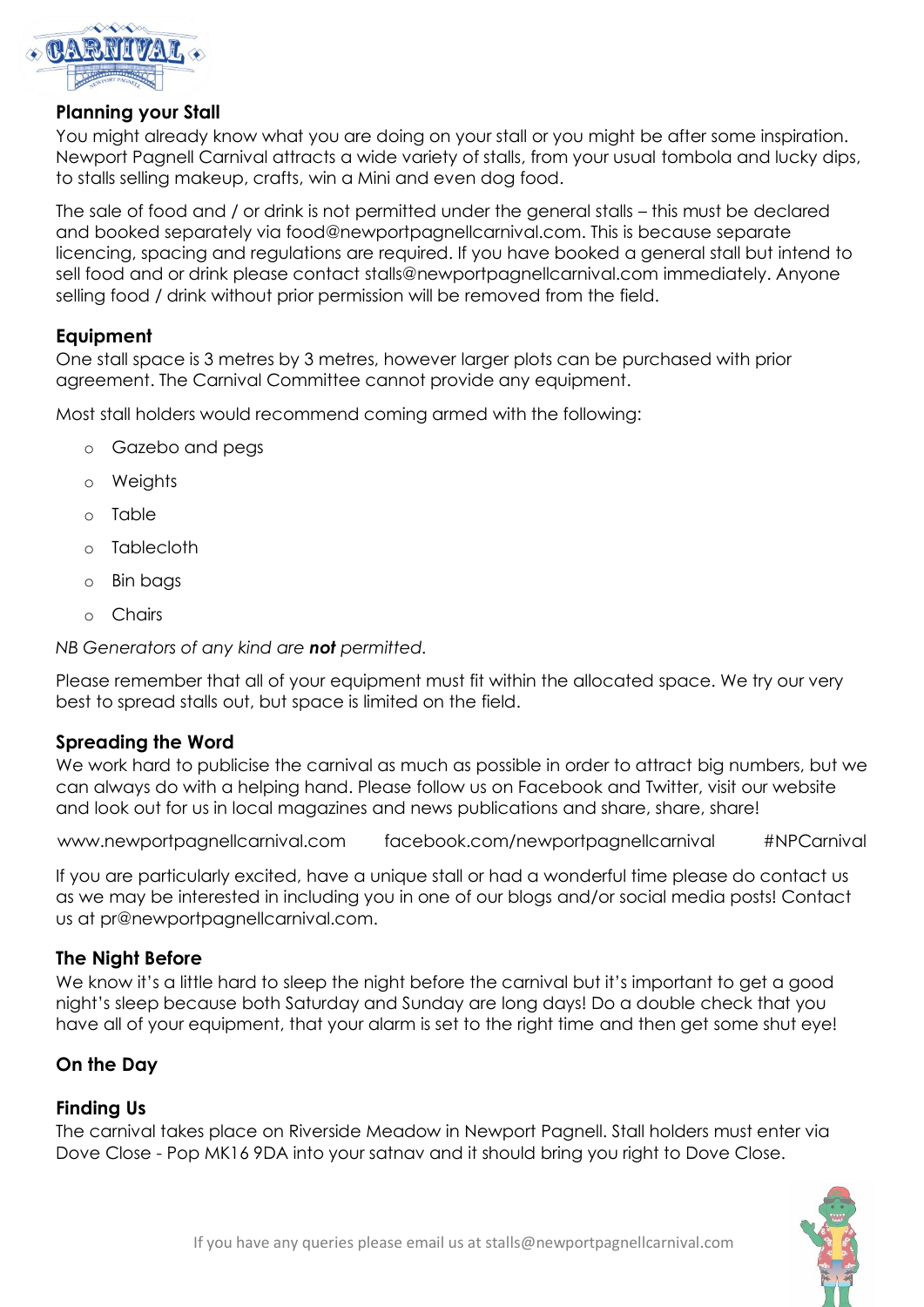



If you are travelling from afar parking is available and can be accessed via Welland Drive – Pop MK16 9DX into your satnnav and it should bring you to the right place. We are, however, the first to admit that the parking isn't the easiest to find; please be patient and if lost ask anyone in a highvis jacket.

# **Arrival Time**

Following feedback from previous years we continuing to use an allocated arrival time system. According to your plot number you will be given a 15-minute slot between the period of 08.30- 11.00am on Saturday and 10:00 – 11:00am on Sunday, so you know when you can arrive at Riverside meadow. During this time you will be shown to your space and can begin setting up. This is to allow us to coordinate the structured arrival of cars and stalls onto the field, which will enable adequate space for people to set up.

If you arrive after your 15-minute slot you will be required to wait until the end of the arrival time period (10:45) before being given a new spot.